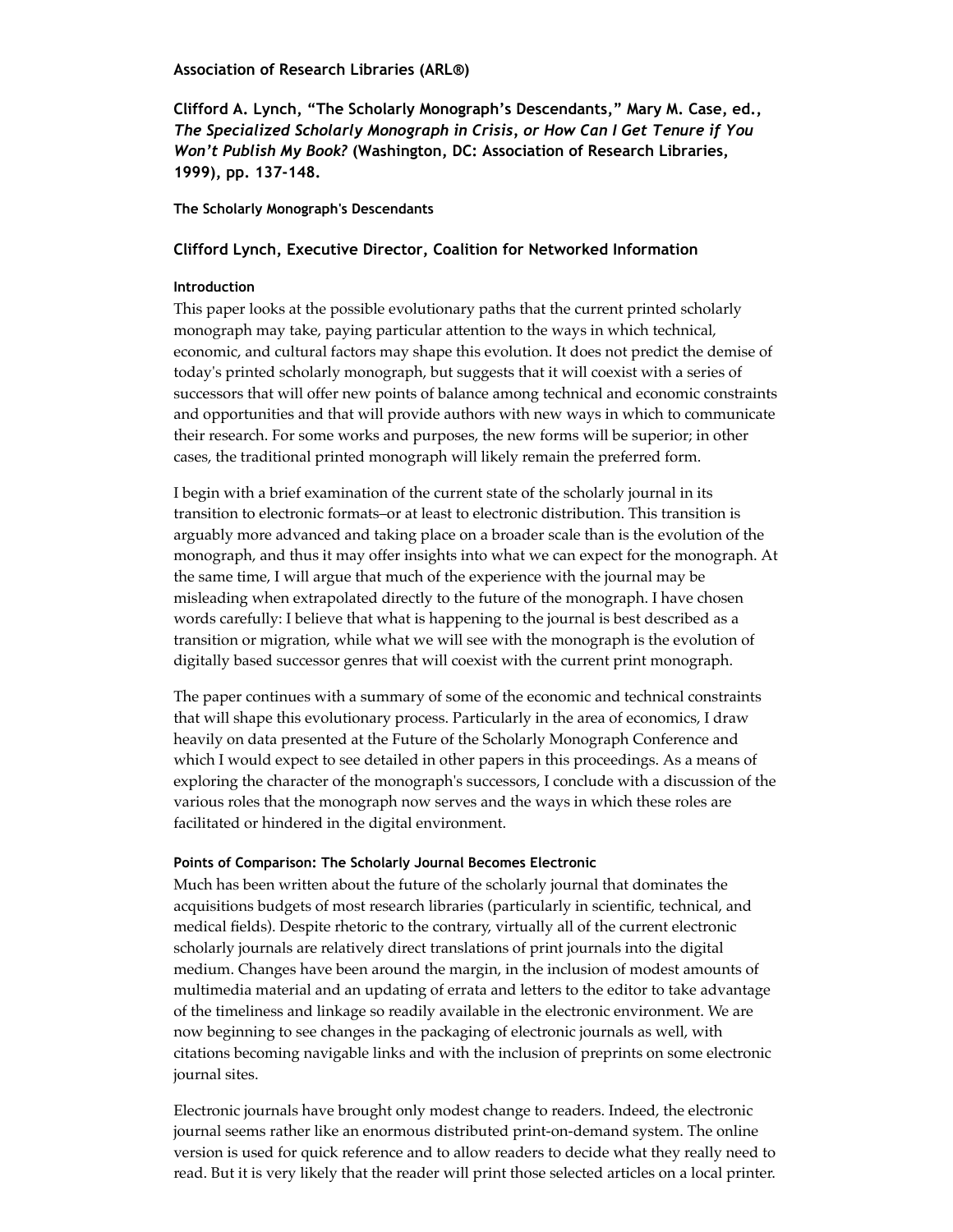Data gathered from early deployments of the electronic journal (such as the American Chemical Society/Bell Labs/Cornell CORE project, the Elsevier TULIP experiment, or the joint IEEE/IEE/University of California collaboration) show that few people want to read lengthy documents on monitors, particularly those really designed for paper. And the granularity of journal use --the fact that they are consumed in reasonably small, articlesized units -- makes the nuisance of local printing still acceptable to most readers.

It's likely that the evolution of the scholarly journal will continue to be gradual. For example, we will see the addition of more multimedia material and the introduction of new page layout standards (HTML replacing PDF) that are a better fit to viewing on displays. Any real revolution that occurs will be in the economic and social spheres, such as in the adoption of explicitly subsidized community preprint systems for certain disciplines or new pricing models for institutional and individual access to large collections of journals from a single publisher. Yet there is ample reason to be skeptical about the extent to which the transition of the scholarly journal to the digital medium will mitigate the financial pressures that research libraries face with regard to rising journal costs. Other emerging market forces that the digital environment facilitates (increased competition and the development of alternative dissemination channels) may change the economic picture, but these are not a direct result of the journal's digital migration.

The scholarly monograph is a genre predominantly of the humanities and the social sciences and represents a routine rather than unusual dissemination vehicle for scholars in these fields. Its conditions are very different from those of the journal. Understanding these differences is a prerequisite for viewing the future of the scholarly monograph.

#### **Monograph Economics**

The scholarly monograph is in substantial economic difficulty. The purchase of monographs has been crowded out of library acquisition budgets by the need to maintain subscriptions to more and more costly scientific, technical, and medical journals. Increasing monograph prices and changing reader behavior patterns also seem to be reducing the number of individual, as opposed to institutional, monograph purchases. We see the same downward spiral that is now familiar in journals starting to affect monograph publishing: reduced subscriptions lead to higher prices as the base over which to amortize the first copy cost continues to shrink; higher prices lead to further reductions in subscriptions.

The situation is worse for monographs than for journals, however. While libraries and readers have been justifiably skeptical about the real amount of editorial "value-add" that many journals provide, it is clear that a substantial cost is involved in reviewing and editing a manuscript into a publishable monograph. Preparing a publishable book is much more complex than preparing a scientific paper, and while most academic authors are familiar with how to write a paper, few have much practice in authoring books. Digital technologies will make little impact on these costs -- beyond the already achieved cost-savings of word processing and computer typesetting -- unless the entire practice of monograph publication is reconsidered, and the expectations about the level of editorial quality, production values, and extent of editorial intervention change.

There is also a greater marketing challenge. Journals are sold by subscription and, at least potentially, aggregate the interests of many readers and authors into a single purchase decision that they can advocate. Journals require marketing and promotion, first to convince a library to subscribe and then to continue to attract authors and readers, so that the journal remains vital and is renewed annually; further, each renewal builds upon the value of previous years of subscription. Unlike the collective advocacy for a journal title and the continuity of its renewal, each monograph purchase is a separate, one-time decision that may be of interest only to its author and a small cadre of readers. Reaching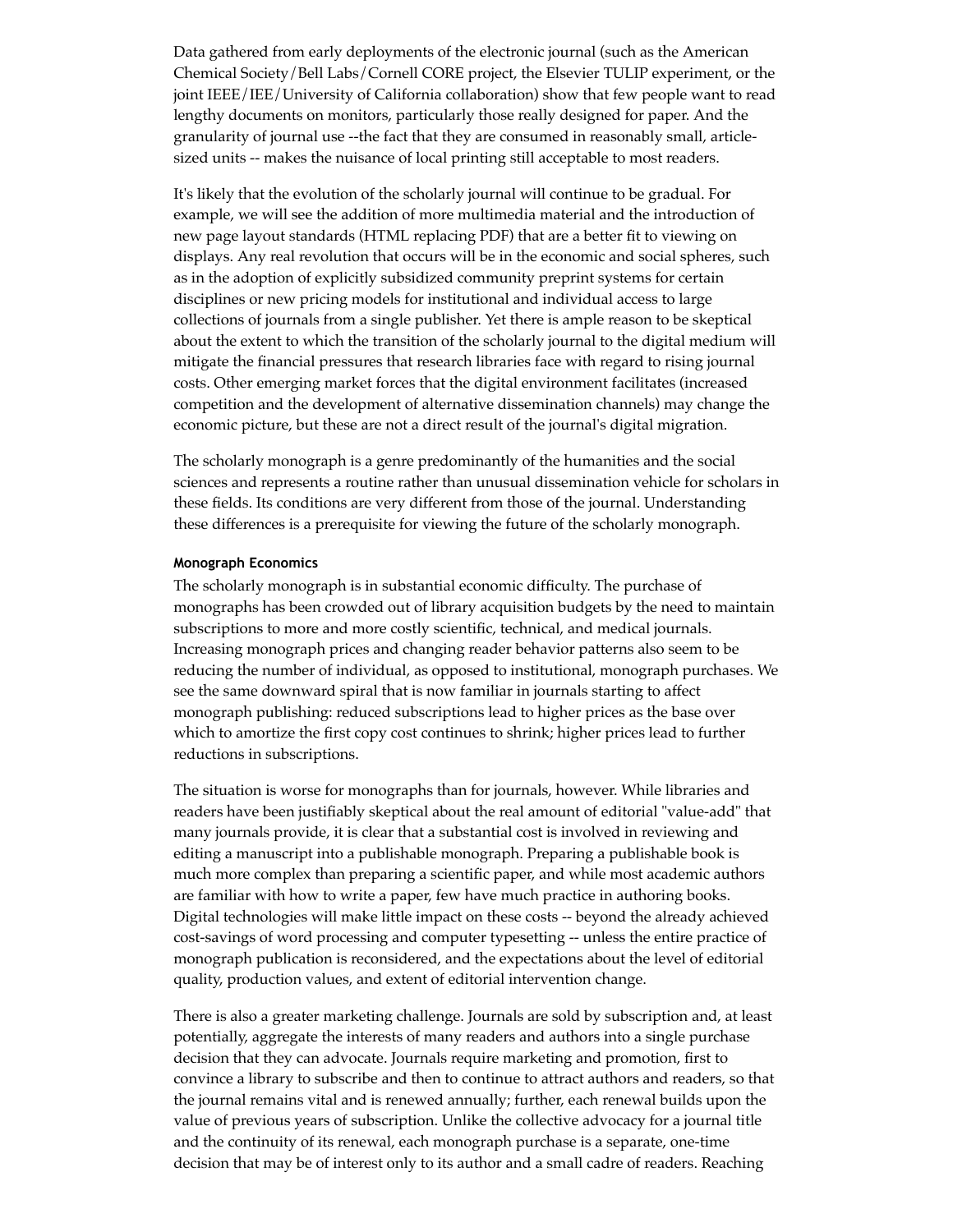this small group requires higher marketing and promotion costs per dollar realized in sales. Such costs can be somewhat mitigated by the creative use of networked technologies. Highly targeted electronic mailing lists and publisher web pages can reach qualified potential readers at relatively low cost, and online bookstores, like Amazon.com, can make specialized monographs as visible and as readily obtained as mass-market books for a much broader consumer base.

On the more positive side, journals have enjoyed a historical advantage over monographs because subscriptions make the journal run size highly predictable. Print overruns leading to expensive unsold inventory, or print underruns leading to unfilled orders and the dilemma of whether to reprint a work, are classic problems for book publishers. Given the rather small sales of the typical monograph, the use of new print-on-demand technologies, where the publisher or distributor prints and ships copies as orders are received, should be a welcome alternative and perhaps a means to control or modestly reduce costs.

The rhetoric and perception of the monograph's economic problems are different from those of the journal. For-profit commercial publishers are less of a factor in the publication of monographs than they are in journals. There seems to be at least some consensus that the problem is one of cost rather than price. The costs of producing an annual portfolio of scholarly monographs of sufficient scope and diversity for the humanities and social sciences when there is so much pressure on academics to publish seem to exceed the level of funding that research libraries can make available to underwrite their purchase. . . and hence their publication. Unfortunately, even if printing and distribution costs can be greatly reduced (or shifted to readers, though this is more problematic than with journals), this won't solve the dilemma: editorial and promotional costs must be substantially reduced as well, and most of the easy technology-based savings here have already been exploited.

The calculus is stark: find more money, reduce the demand to publish monographs, or greatly reduce the cost per monograph somehow.

### **Digital Monograph Technologies**

Unlike journals, the scholarly monograph will not simply translate directly into electronic form through appeal to a network-based retrieval and viewing mechanism complemented by a distributed print-on-demand system. Given the current state of the art in display technology, few readers want to read an entire monograph on a monitor. Also, few readers are eager to print entire books on personal or workgroup laser or inkjet printers, many of which cannot even print on both sides of a page; nor do they want to have several hundred awkward loose pages that they cannot bind. Print-on-demand models will require intermediaries and infrastructure in order to garner interest. Either print-ondemand will be hidden in the reader fulfillment operations, or the reader will acquire a monograph electronically and then route it to some institutional or commercial printing service. In either case, this means shared access to large, expensive high-speed printer/binder machines. Thus, a simple translation of the monograph to an electronic view and print-on-demand system similar to what has evolved with the scholarly journal will have a more limited impact on both cost patterns and accessibility.

Several new technologies may ultimately make it more acceptable to read monographs on-screen. Very high-resolution monitors already exist, but they are still too expensive for most scholars and virtually all students, particularly in the humanities and social sciences. There are a number of experimental technologies under development in research labs that seek to produce various forms of "digital paper." Several portable "book readers" are entering commercial release, but their acceptance in the marketplace is uncertain. Even if their technology proves to provide a superb reading experience, they can only succeed if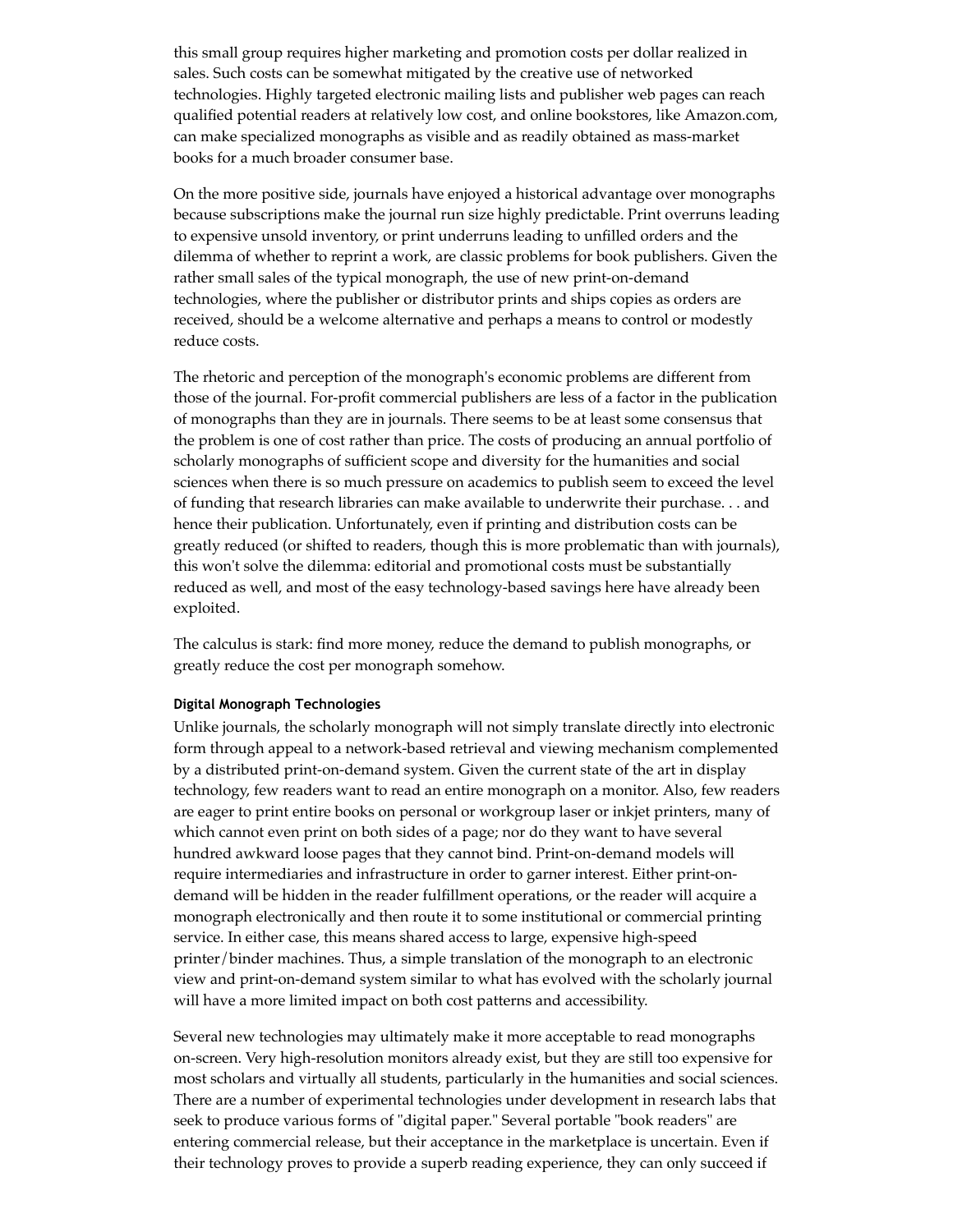publishers agree to offer a wide range of desirable content for downloading into them. This acceptance by publishers is hard to predict. In the music industry, record companies have been reluctant to move beyond the sale of content bound to a physical artifact (such as compact discs) without a system that embodies extremely strong technical protections on the redistribution and reuse of content. The recording industry is now faced with consumers able to convert their digital content from the physical artifacts that housed it into disembodied digital objects through MP3 digital audio technology, and it is reacting with great alarm and strong opposition. So far, the book publishing industry has generally not made digital content available to the consumer in any form and has been able to avoid these problems. It is unclear whether book reader appliances will achieve a balance in the incorporation of technical content protection measures that will make both consumers and publishers comfortable.

The other path is to seek successors to the printed scholarly monograph that are actually designed as networked information resources, instead of printed works that have been translated to digital material. We can see early forms of this technology in some of the subject-specific websites that individual scholars and teams of scholars are now developing. These are -- or can be -- very different from traditional printed monographs in a number of fundamental ways. We can't generalize from the current wave of experiments to a precise picture of the genres that will emerge in the early 21st century by winning consensus among the community of scholars and readers. But the following observations may at least provide some useful insights:

- Navigation through websites is highly nonlinear. The reader may enter at any page and can follow links that define many paths through the work. In general, lengthy works that are delivered for sequential reading do not do well on the web. This has profound implications for the ways in which theses and arguments are constructed and for the amount of repetition and internal citation that is needed in a web-based "monograph." Monographs that capture more of the character of an encyclopedia than of a linear critical thesis or argument fit better into the current web model. This has substantial implications for the authoring of works in fields, such as history, biography, criticism, and area studies. It also suggests that it may be easier to find and reuse information contained in these works.
- Because it is inexpensive to incorporate digital images or even video in websites, visual and, perhaps, audio materials may play a much larger role in digital scholarly discourse. While databases, simulations, and other components have often been mentioned as exciting potential parts of journal articles in the digital world, they are often expensive to construct and may be more appropriate for book-length treatments of topics. Similarly, datasets of various types often form the basis of many articles, and authors may be reluctant to release them until they have exhausted their analysis of the data. This is more feasible in a monograph than in a journal article. It seems possible that we will see nonprint materials more extensively used in the evolved scholarly monograph than in the translated journal article, at least in the near term.
- Monographs capture the fruits of an extensive and lengthy research into a topic. Once published, they are revised only infrequently, if at all. Websites are living resources that may be continually updated, at least as long as the authors of the site continue to be interested.
- Websites today represent a shift in the locus of editorship back to the authors. In the world of print, raw manuscripts are often refined by editors and reviewers into much more compact and finished works. The digital descendants of the monograph are likely to contain more rather than less material. While the prose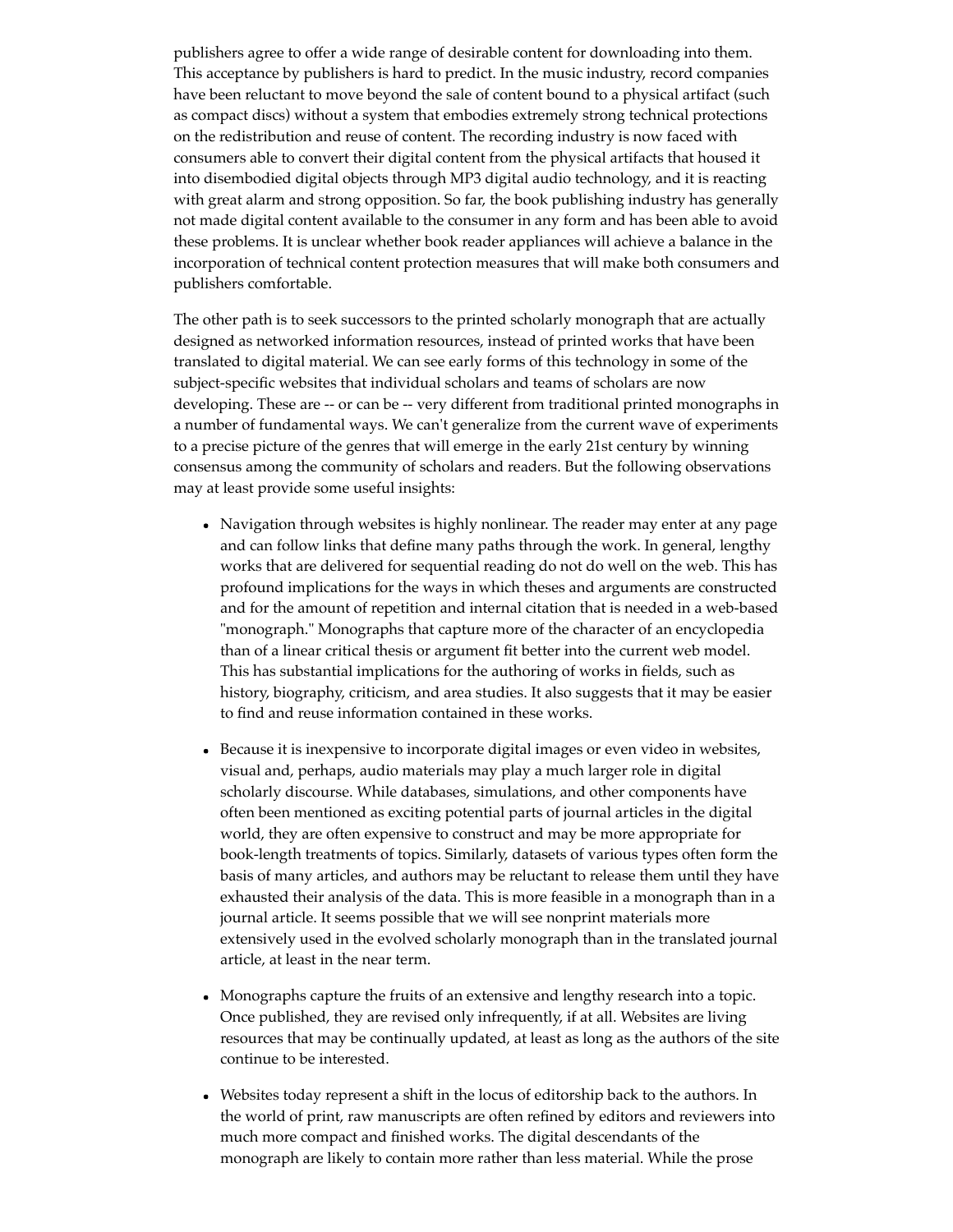may be edited, and the content reviewed and validated, the more global and structural editing processes characteristic of books are not likely to be applied. Again, thinking of the model of an encyclopedia rather than a critical monograph may be helpful.

- Much more source material is likely to be included, particularly when the source material isn't encumbered by copyright constraints. Space isn't an issue as it is in print, and the convenience of permitting the reader to inspect the evidence directly or review the source material is compelling. It is easy to move back and forth between source material, translations of source material (where appropriate), and commentary or analysis. Criticism and analysis will be more closely linked to, or integrated with, comprehensive corpora of source material. This will imply new relationships between archives, museums, libraries, and scholarly authors. It also suggests that the boundaries between editorship (for example, of a collection of the works of an author) and criticism and analysis may change.
- The digital monograph is likely to become a larger scale, collaborative effort. In print we might think of a series of interrelated but distinct and independent works, such as a critical edition of the writings of an author and a number of works of criticism and analysis that make reference to this authoritative edition. In the digital environment, all of these resources may be woven together into an encyclopedic work of multiple authorship. It will also be possible to link sites in a more extensive and intimate way than can be accomplished through traditional bibliographic citation. In the print world, reviews are separate from monographs; on the web, the comments of one scholar can be directly integrated into the living work of another. And websites, particularly if they involve digitized source materials and multimedia, are often the products of teams rather than individual authors.

Ironically, works that are in the truest sense monographs may tend to stay in printed form, but the capture and communication of a great deal of scholarship, which has historically been constrained by the traditions of the monograph, may quickly switch over to the new digital genres.

### **The Economics of the Monograph's Digital Successors**

The economics of these digital successors to the scholarly monograph are very different from today's published, printed monographs. They are not cheaper to produce. Instead, costs are displaced from the library's budget (which underwrites the publisher's editorial efforts) back to the scholars and staff who author and manage the sites. This is neither inherently good nor bad. The key question is whether the ability to develop such sites as an alternative means of scholarly communication enriches the communication of research and the opportunities for learning. What is potentially dangerous is the failure to recognize that the economic dilemma of the monograph has not been solved, but only rearranged.

At some institutions, libraries, information technology organizations, and instructional media groups may choose to help underwrite such efforts directly; they might provide: support staff, training, digitization; links to special collections, museum, and archive holdings and collaborations with the curators of these collections; and site hosting services. In some libraries, such funds may be more easily obtained than funds to support the expansion of a traditional acquisitions budget. Today, access to such sites typically follows a "circle of gifts" model. Institutions where faculty members create such sites may in future attempt to market access to help underwrite their creation and continued maintenance. Will organizations such as university presses have a role in this process? Will they want to "acquire" and market sites created by scholars outside of their parent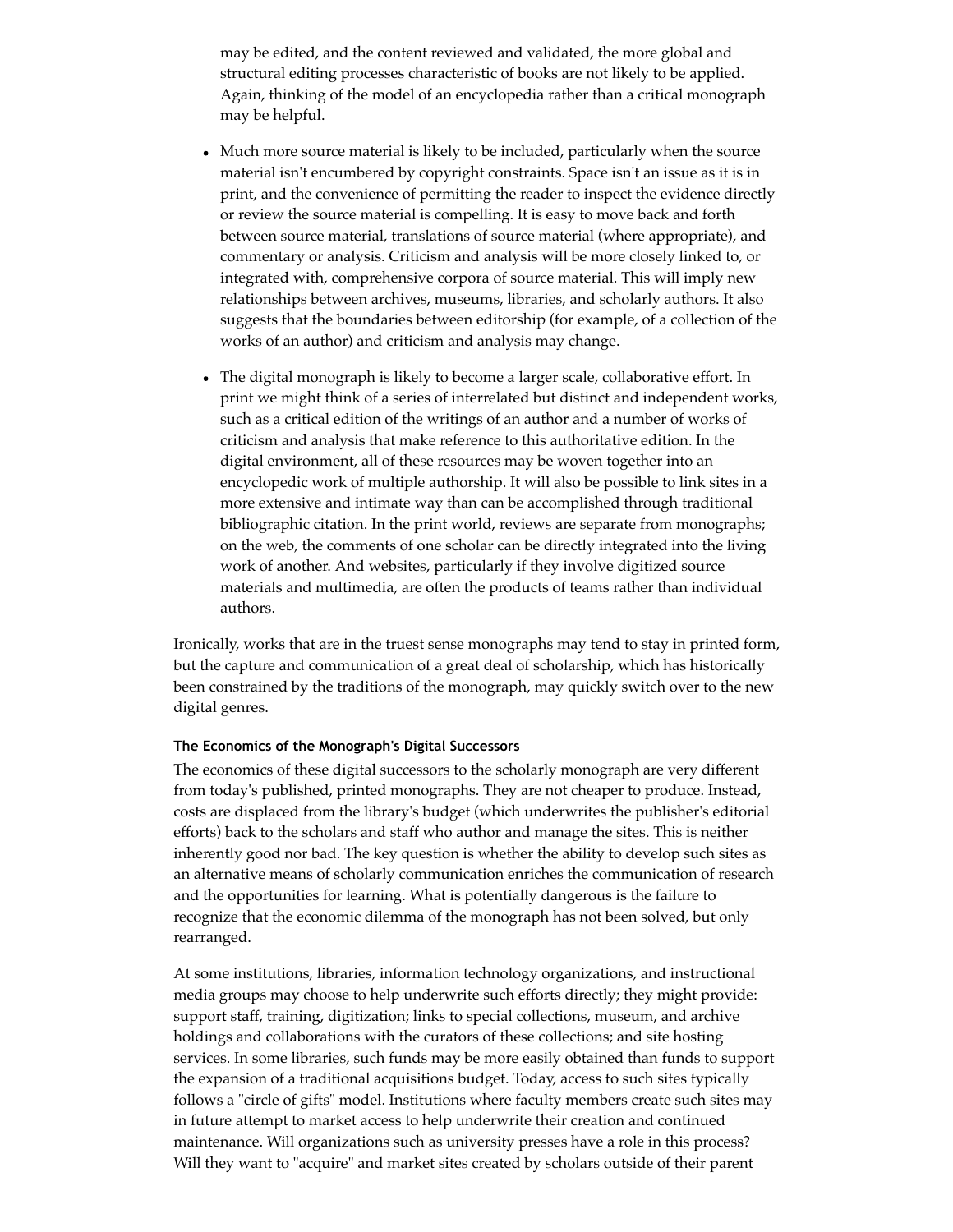institutions, rather than simply facilitating access to information created by their parent institutions? Sustainable economic models for the digital successors to the monograph have not yet been established.

The issue of archiving most vividly exposes the dangers of the cost-shifting that is occurring with digital alternatives to the monograph. Consider the long-term preservation dilemma of the "ultimate" version of a site that ceases to be updated because the authors of the site have lost interest, moved on, or died. A printed monograph might represent decades of research. Once published, many libraries acquire it (underwriting its publication through their acquisition budgets) and place it in their permanent collections, thus archiving and preserving the work for the long term. The knowledge created by the author is institutionalized in two different ways: the capture of the knowledge in a fixed, refined form is paid for; and it then becomes part of the collection for which the research and education community provide stewardship responsibility. Faculty websites today, in general, are not really institutionalized. They tend to be maintained and operated on a highly distributed and informal basis on individual or perhaps departmental machines. There is no mechanism for transferring their stewardship to the institution or to the broader higher education community. We face a nightmare scenario: A professor dies suddenly. His or her office is cleaned out; it includes an old model computer, which is disconnected and perhaps donated to some local elementary school. An important, authoritative scholarly website suddenly disappears from the Net, gone forever, because the deceased professor's colleagues don't realize that the old computer hosted the work.

Obviously there are ways to begin to address this problem, such as archive sites that can be made available to faculty, but they will not develop until we move beyond haphazard cost-shifting to the design of frameworks to properly support the new genres in the same way that libraries have supported the printed literature.

#### **Monograph Roles**

One role of the monograph is to communicate with other scholars and with students. The promises and shortcomings of the monograph's digital successors in this role have already been discussed. There are at least two other roles that must be considered. Monographs form a bridge between the academic community and the general public. Few general readers actually read many scholarly monographs, but they provide an important path for knowledge to move from the academy to the broader society. Digital "monographs" may be more visible and more accessible to society at large, although ultimately this will depend on the economic model that underwrites their creation, maintenance, use, and preservation. I believe that the broader public will have little problem with the new forms and characteristics of monographs transformed into networked information resources. To the extent that they are effective in making knowledge accessible, digital monographs will be quickly accepted by a public motivated primarily by practical considerations.

The other role of the monograph is as a validation of scholarly achievement, including its role as evidence to support tenure and promotion decisions. Here matters are much more complex and troublesome. At the Future of the Scholarly Monograph Conference, we spoke of the "thud factor." This is the personal gratification and the credibility gained by the author by being able to drop a nicely produced, hardbound monograph with beautiful cover art from a well-known university press on the desk of a colleague or dean. The electronic successors to the monograph may contain rich images, but they do not have "thud." A real problem with a website is determining how large or how long it is, and when one has actually finished reading it! And, at least today, they do not carry the imprimatur of a press, though one may be able to obtain peer reviews of the quality of contribution that the site represents, more likely as after-the-fact commentary than as an implicit condition of publication. Reviewers understand that a print monograph represents a snapshot of thinking at a fixed date, while they expect websites to be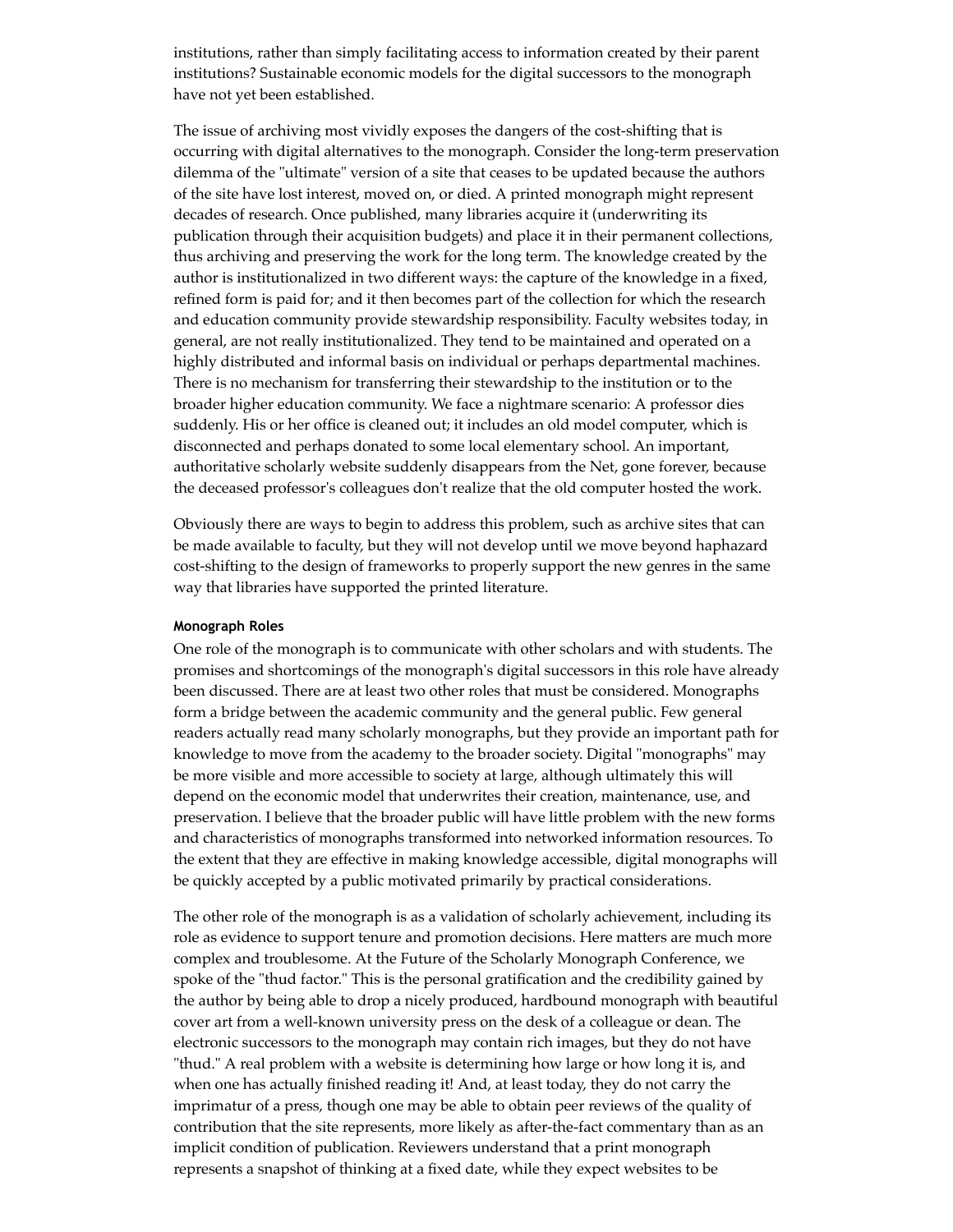constantly current and tend to react negatively to a website that has not been maintained. Further complicating matters, most monographs are the work of a single individual, while networked resources seem to thrive on collaborations. And there is some preliminary evidence that the most successful electronic sites will not be direct analogs of the printed monograph, but will borrow and incorporate characteristics from other scholarly genres as well. It is also possible to introduce new factors into the assessment of a scholar's digital work: for example, one can track the extent to which it is being used by the community, which is likely to be more informative in many cases than print sales.

At least in the near term, faculty who choose the digital successors to the print monograph as their primary venue for communicating scholarship will be at risk in the tenure and promotion process. The problems are cultural, generational, and, to some extent, based on the unfamiliar nature of the digital genres.

It's easy to identify actions that can mitigate some of these problems and accelerate the cultural change that will validate the descendants of the scholarly monograph as significant contributions to scholarship. Provosts, presidents, and deans might advocate and champion tenure and promotion criteria that emphasize the impact of fundamental scholarly contributions, rather than form or genre. Leading scholars might work within their disciplines to review, evaluate, and recognize the contribution of these new genres. And the library community might develop mechanisms to institutionalize the new digital works for archiving and preservation purposes. But all of these are processes. There are no instant solutions.

#### **Conclusion: The Future of the Monograph**

A whole panorama of new possibilities is opening up for scholars who have traditionally authored monographs, limited only by their personal creativity and their ability to obtain resources to translate that creativity into action. In the networked information environment, they now have a growing range of alternative genres through which to communicate and share their research and their ideas. The traditional print monograph will remain an option for works that are best suited to that vehicle. For other types of material, more dynamic and potentially more collaborative venues are also possible. We may begin to see a significant sociological shift in the humanities and social sciences toward a more collaborative scholarship that embraces both individual analytical and critical work and the creation of large community knowledge bases. Balancing and integrating individual and community perspectives in these knowledge bases will be a fascinating and fertile process. This is a time for experimentation and for opening up new pathways, though that choice carries some risk in terms of the recognition that new forms of scholarly work will be awarded.

From an economic basis and the perspective of libraries and universities concerned with the long-term development and management of the knowledge base, the situation is more complex and somewhat less optimistic. There is a major problem in funding the traditional dissemination vehicle for scholarship in the humanities and social sciences–the published, printed monograph. New genres that are developing to complement the traditional print scholarly monograph–while they may temporarily help to relieve the funding crisis for print monographs by reducing the number of monographs that need to be published in print and thus allow research libraries to acquire more of the corpus of published monographic literature within current budgets–the new genres themselves do not stand on a firm economic basis. They move costs "off budget" for the usual institutional entities and back to the individual faculty member in many cases, creating new demands on faculty time and leaving the archival survivability of content created within these genres at great risk. Scholars will have many new opportunities to codify, structure, and convey their knowledge in the digital environment, but will have to exercise more individual initiative and effort to exploit these opportunities in the current